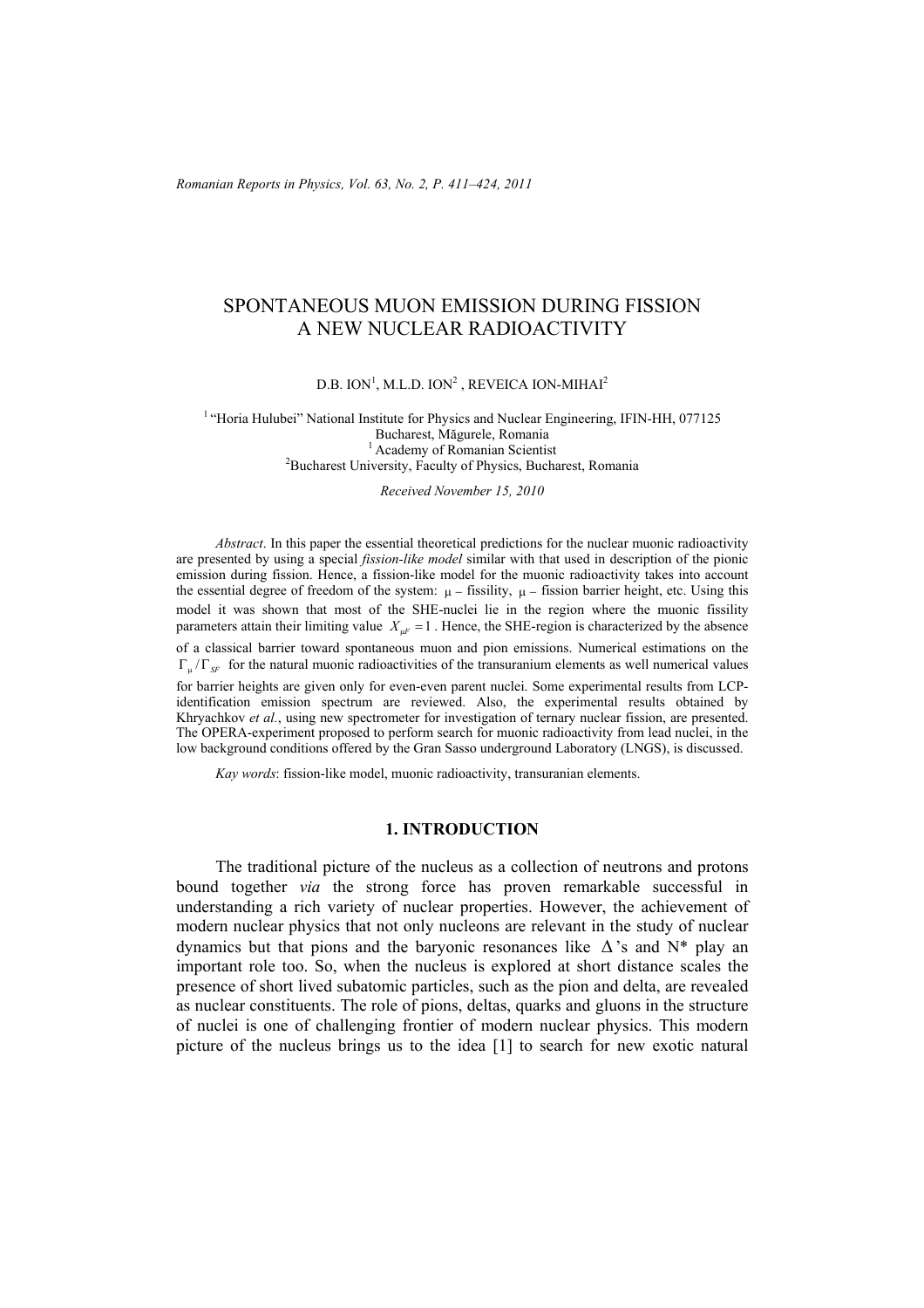radioactivities such as:  $(\pi, \mu, \Delta, N^*)$ -emission during the nuclear fission in the region of heavy and superheavy nuclei. So, in 1985, we initiated the investigation of the nuclear spontaneous pion emission as a new possible nuclear radioactivities called *nuclear pionic radioactivity* (NPIR) (see Refs. [1-36] in our review paper [2]) with possible essential contributions to the instability of heavy and superheavy nuclei (see [16-19, 29] in Ref.[2]). Moreover, new exotic radioactivities such as new mode of nuclear fission (*muonic radioactivity* [3],  $\Lambda^0$  – *radioactivity* [4], *hyperfision* [5], *deltonic fission* [6], etc)*,* were also suggested and investigated.

In this paper the essential theoretical predictions for the nuclear muonic radioactivity are presented by using a special *fission-like model* similar with that used in description [2] of the pionic emission during fission. Hence, a fission-like model for the muonic radioactivity takes into account the essential degree of freedom of the system:  $Q_{\mu^{\pm}}$ -liberated energy (see Fig. 1),  $\mu$  – fissility (see Fig. 2),  $\mu$  – fission barrier height (see Fig. 3), numerical predictions for relative yields  $\Gamma_{\rm u}/\Gamma_{\rm SF}$  (Fig. 4), are presented in Sect. 2. Some examples of the experimental LCP-identification spectra, characteristic of light charged particle emission (LCP) during fission, are presented in Figs. 5-6 from Sect. 3. The supergiant halos produced by charged  $(\mu^{\pm} + \pi^{\pm})$  – mesons (see Fig. 7), as well as, the proposed OPERA-experiment for the muonic radioactivity of Pb, are also discussed in Sect. 3. The Sect. 4 is reseved for summary and conclusions.

# **2. INVESTIGATION OF THE PAIR (MUON, NEUTRINO) – EMISSION DURING SPONTANEOUS FISSION**

#### 2.1. ENERGY LIBERATED IN MUONIC RADIOACTIVITY

We started our investigations with the values of energies liberated in n-body fission of heavy nuclei.

$$
(A,Z) \to \mu^{\pm} + \overline{v_{\mu}}(v_{\mu}) + (Z_1, A_1) + (Z_2, A_2)
$$
  

$$
(A,Z) \to \mu^{\pm} + \overline{v_{\mu}}(v_{\mu}) + (A_1, Z_1) + (A_2, Z_2) + \dots + (A_n, Z_n)
$$
 (prompt muons).

Therefore, the energy liberated in spontaneous muon-neutrino pair accompanied by two-body fission is defined as in usual case of a nuclear reaction, by the relation:

$$
Q_{\mu^{\pm}} = Q_{\mu F} = M_A - M_{A_1} - M_{A_2} - m_{\mu} - m_{\nu}.
$$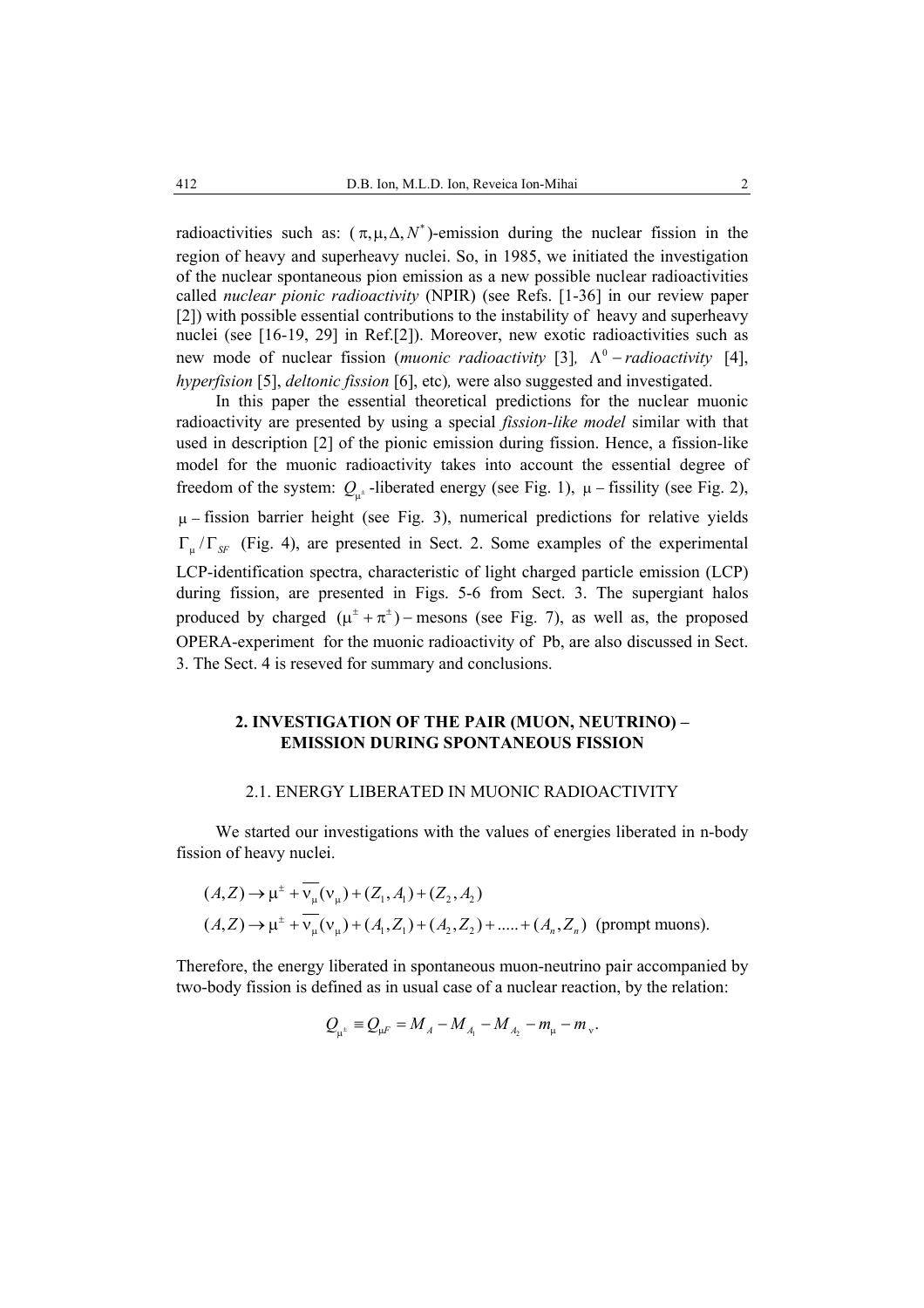

In Fig. 1a we presented the values of energies liberated in two-body symmetric fission as well as in n-body fission of heavy nuclei. The kinematical thresholds for different particle emission during fission are indicated by horizontal lines.

Fig.  $1a - Q_n$ -energies liberated in a n-body symmetric fission.



Fig. 1b – *Qmu*-energies liberated in two-body symmetric muonic fission.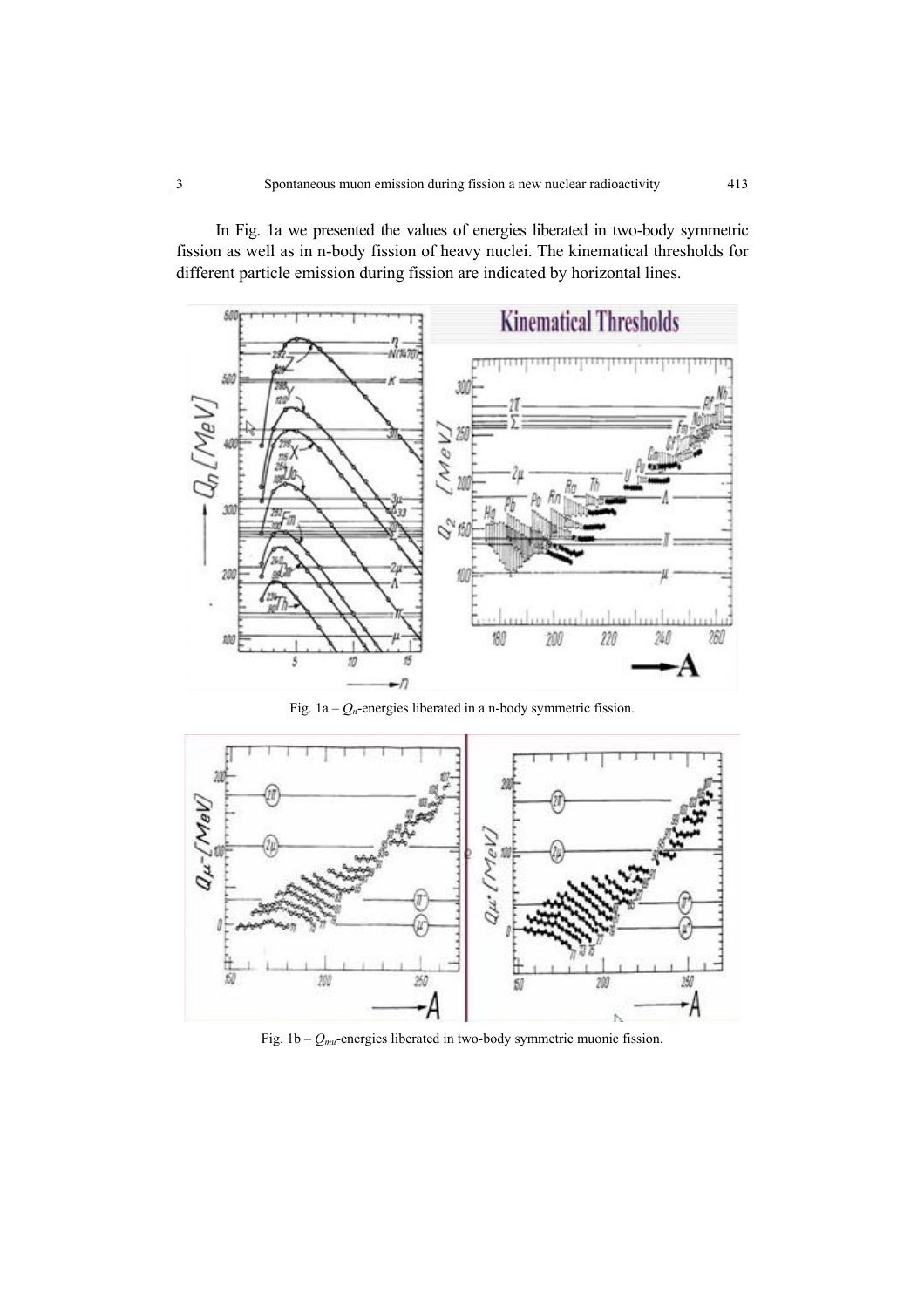Therefore, from the results Fig. 1a, b, we can see that different natural muonic radioactivities are energetically possible as follows:

 $\mu^{\pm}$  – natural radioactivities (promt muons) for parent nuclei with Z > 72

 $\pi^{\pm}$  – natural radioactivities (delayed muons) for parent nuclei with Z > 76 possible as folows:

 $2\mu^{\pm}$  – natural radioactivities (promt muons) for parent nuclei with  $Z > 91$ 

 $2\pi^{\pm}$  – natural radioactivities (delayed muons) for parent nuclei with Z > 100.

# 2.2. PHYSICAL (*A*,*Z*)-REGIONS WHERE THE PARENT NUCLEI ARE ABLE TO EMIT THE  $(\mu, v_{\mu})$ –PAIR DURING THE SPONTANEOUS FISSION

These investigations was conducted in agreement with a special *fission-like model*, for muon emission during fission, similar with that presented in our paper [2] for the pion emission during fission. Hence, a fission-like model for the muonic radioactivity was also regarded as a first stage in the development of an approximate theory of this new phenomenon that takes into account the essential degree of freedom of the system: µ − *fissility* , µ − *fission barrier height*, etc. Therefore, let us consider

$$
E_{C}^{\mu F}(0) = E_{C}^{\ 0} - \alpha (m_{\mu} + m_{\nu}), \tag{1}
$$

$$
E_{S}^{\mu F}(0) = E_{S}^{0} - (1 - \alpha)(m_{\mu} + m_{\nu}), \qquad (2)
$$

where  $E_C^0$  and  $E_S^0$  are the usual Coulomb energy and surface energy of the parent nucleus given by

$$
E_C^0 = \gamma Z^2 / A^{1/3}
$$
 and  $E_S^0 = \beta A^{2/3}$ , (3)

with β = 17.80 MeV and γ = 0.71 MeV.  $\alpha$  is a parameter defined so that  $\alpha m_\text{u}$  and  $(1 - \alpha) m_\mu$  are the Colombian and nuclear contributions to the muon mass (for  $\alpha = 1$ , the entire muon mass is obtained only from Coulomb energy of the parent nucleus). So, by analogy with binary fission, we introduced the muonic fissility parameters  $X^{\alpha}_{\mu}$  in Fig. 2 while the barrier height in terms of these parameters are given in Fig. 3.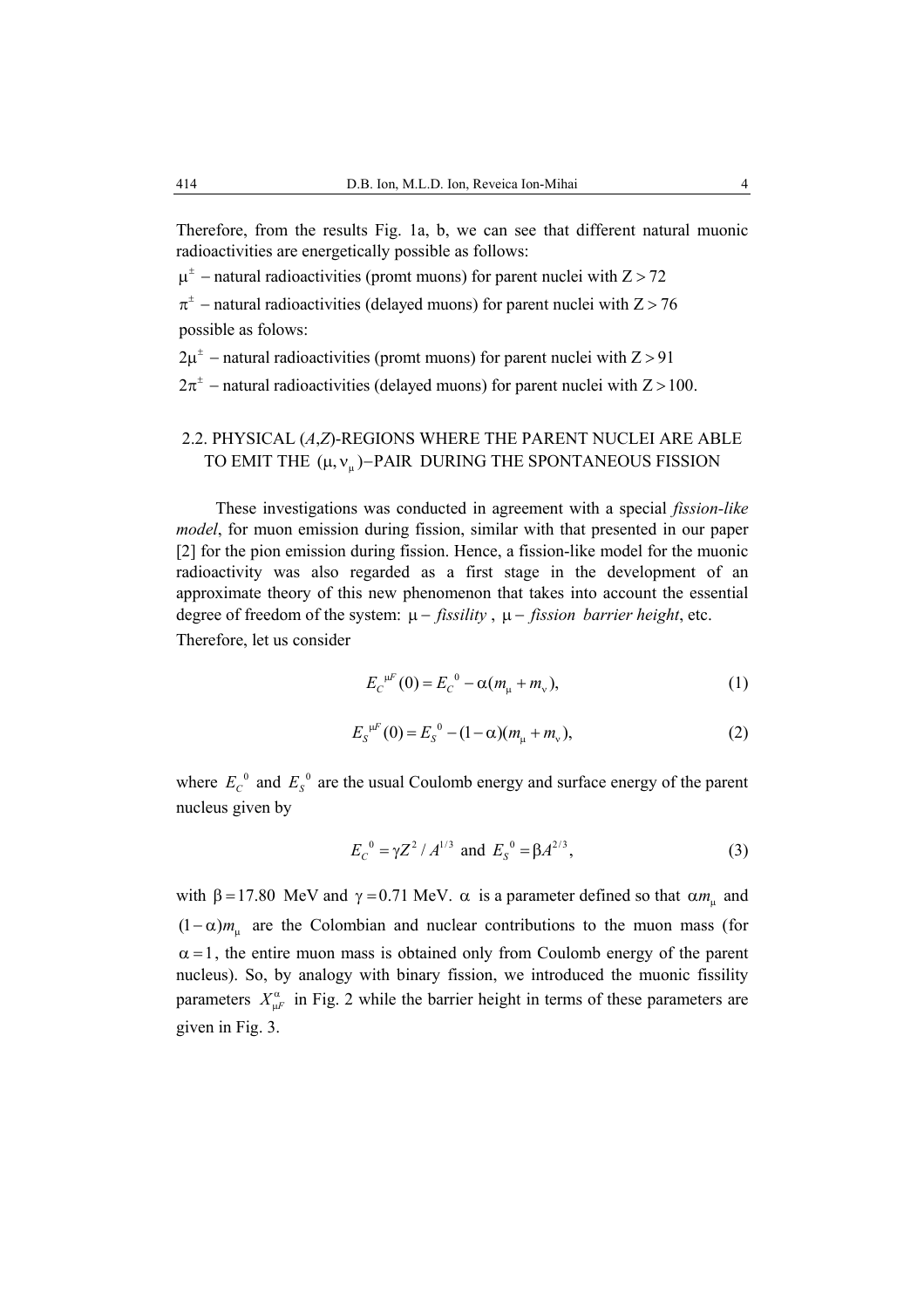

Fig. 2 – Physical regions in the plane (*A*,*Z*) for muonic fission.

Therefore, in these  $\mu$ -fission models we introduced the essential parameters of these new types of radioactivities such as:  $Q_{\mu F}$ -*values*,  $\mu$ -*fissility parameters,* µ *-fission barrier* (or kinematical thresholds) (see Figs. 1-3), nuclear configuration of the parent nucleus at µF-saddle points, etc.



Fig. 3 – Schematic description of muonic barrier (left) and liquid drop (LD)-model predictions for the barrier height of muon-neutrino emission during fission (right).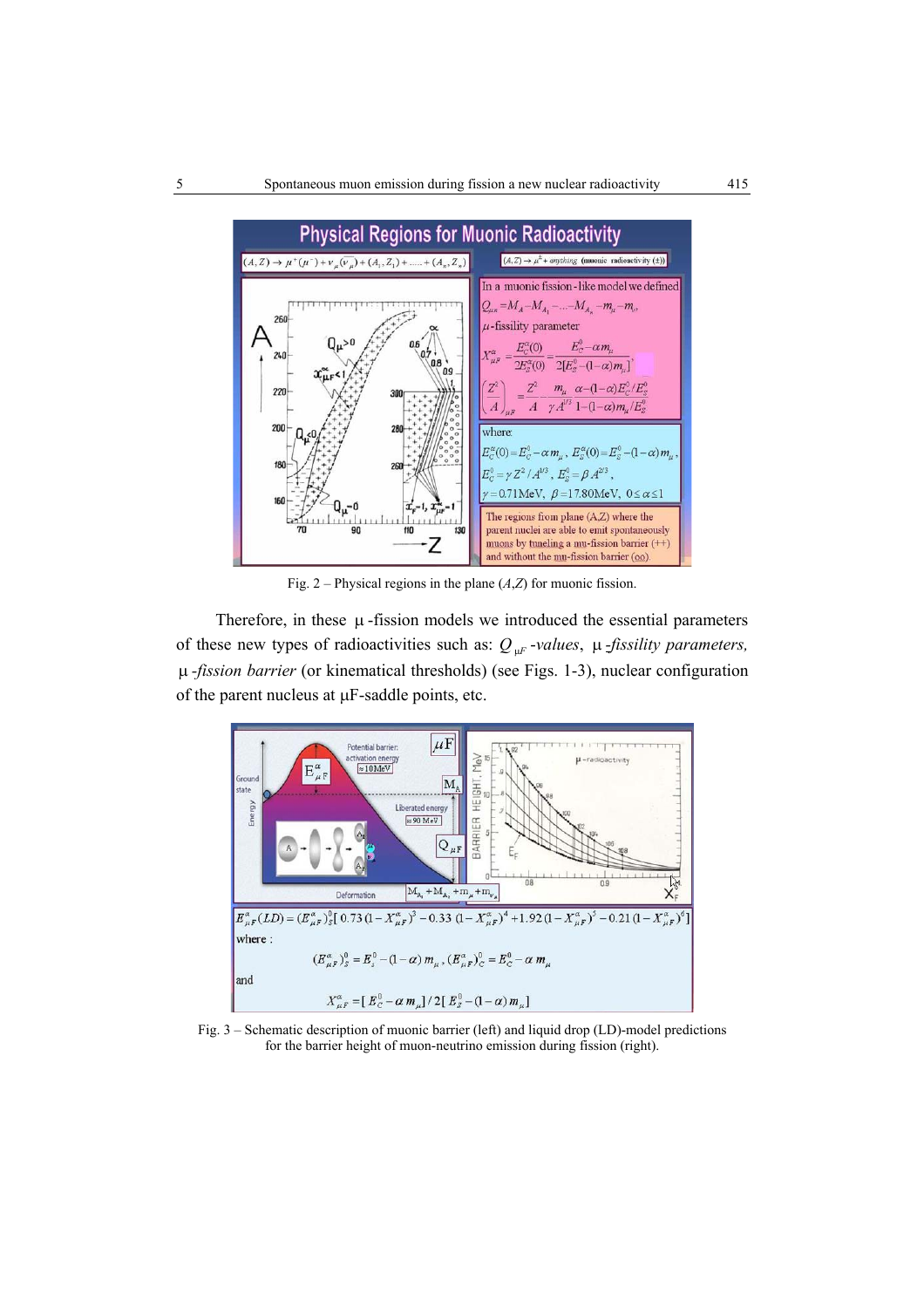In Fig. 2 we presented the regions from the plane (*A*, *Z*) in which the parent nuclei are able to emit spontaneously muons during the nuclear spontaneous fission. According to Fig. 2, we have the following important regions

- SHE (super heavy elements)-region, indicated by white circles, where  $X_{\mu}^{\alpha}$  > 1 and  $Q_{\mu}$  > 0 all the nuclei are able to emit spontaneously the pair (muon, neutrino) during the SF since no muonic fission barrier exists.
- HE (heavy elements)-zone marked by signs plus (+++), corresponding to  $X_{\mu F}$  <1 and  $Q_{\mu}$  >0, where all the nuclei can emit spontaneously the pair (muon, neutrino) only by quantum tunnelling of the muonic fission barrier.
- E-region, indicated by signs minus (----) where the spontaneous pair (muon, neutrino) emission is energetically interdicted since  $Q_{\mu}$  <0.

# 2.3. PREDICTIONS FOR (MUON-NEUTRINO)-PAIR EMISSION DURING THE TWO-BODY SPONTANEOUS FISSION

Next, the essential ingredients used for the estimation of the relative muonic yields  $\frac{1}{1}$ <sup> $\frac{\mu F}{2}$ </sup>  $Γ_{μ}$ are as follows:

*SF* Γ

(a) The variables  $\theta_{SF}$  and  $\theta_{IF}$  defined by

$$
\theta_{SF} = \frac{Z^2}{A} - 37.5\tag{4}
$$

$$
\theta_{\mu}^{\alpha} = \left(\frac{Z^2}{A}\right)_{\mu}^{\alpha} - 37.5 = \theta - \frac{m_{\mu}}{\gamma A^{2/3}} \frac{\alpha - (1 - \alpha)E_c^0 / E_s^0}{1 - (1 - \alpha)m_{\mu} / E_s^0}.
$$
 (5)

The real scaling function  $\tau(\theta)$ , defined for spontaneous fission (SF) by Swiatecki [7] as follows:

$$
\tau(\theta_{SF}) = \log T_{xF}(\theta_{SF}) + (5 - \theta_{SF})\delta M = a_0 + a_1\theta_{SF} + ..., \tag{6}
$$

where:  $\delta M = [M_{\text{exp}} - M(A, Z)]$ , and  $M(A, Z)$  is smooth reference mass of Green [8]

$$
\tau(\theta) = \log_{10} T_{\mu} + (5 - \theta_{\mu}^{\alpha}) \delta M = a_0 + a_1 \theta_{\mu}^{\alpha} + a_2 \theta_{\mu}^{\alpha}^2 + ... \tag{7}
$$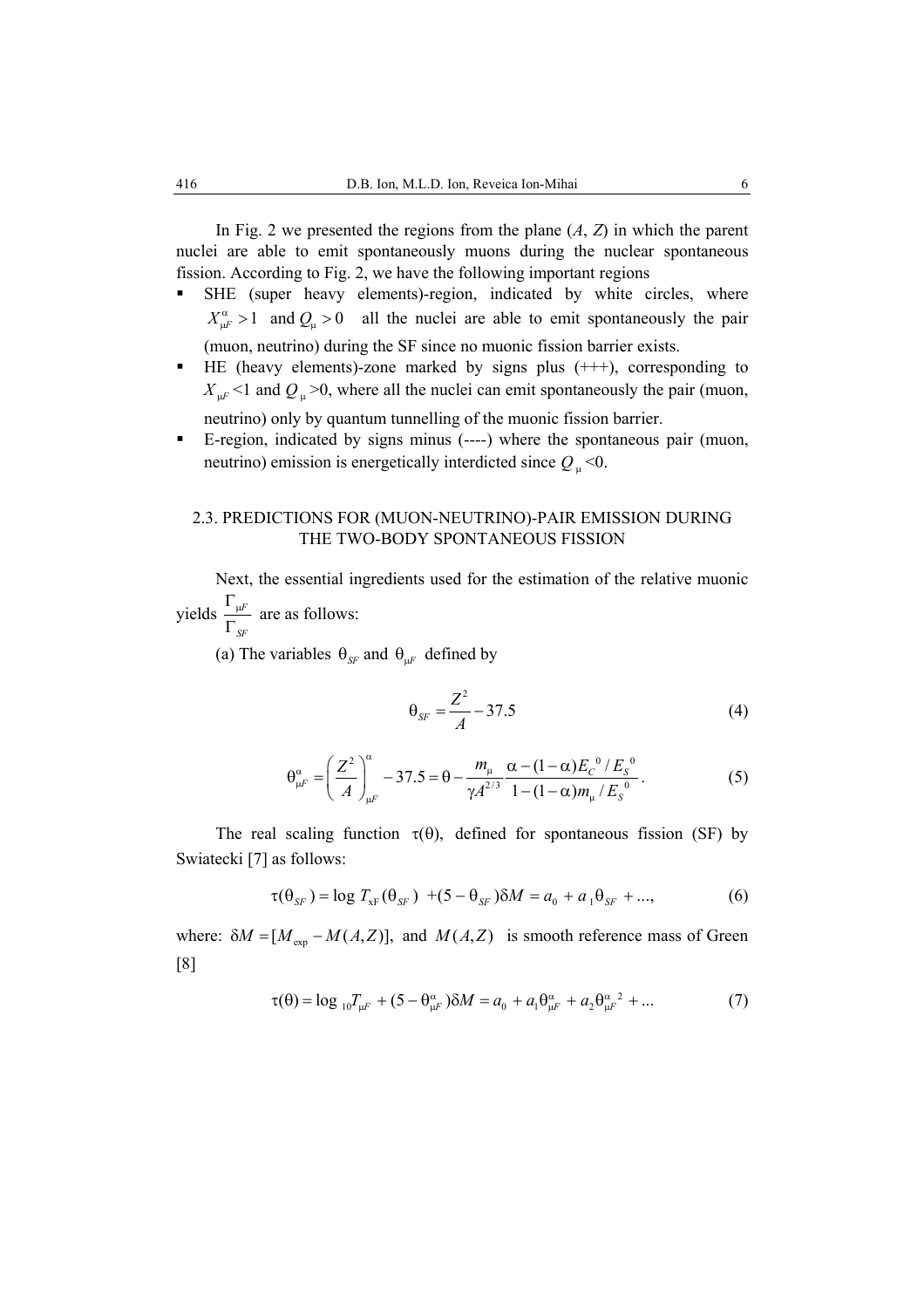where δ*M* is just that defined in Eq. (6). Therefore, using Eqs. (6) and (7), with the constants  $a_0$  and  $a_1$  fitted with the spontaneous fission half lives data, we get  $\tau(\theta) = 19.70 - 6.13 \theta$  for even-even parent nuclei as well  $\tau(\theta) = 28.21 - 7.32 \theta$  for parent nuclei with *A*-odd . Then, we obtain the results presented in Fig. 4 for the muonic yields of even-even parent nuclei for  $\alpha = 1$ .



Fig. 4 – Predictions for muonic radioactivity yields:  $\Gamma_{\mu}/\Gamma_{\text{SF}}$ .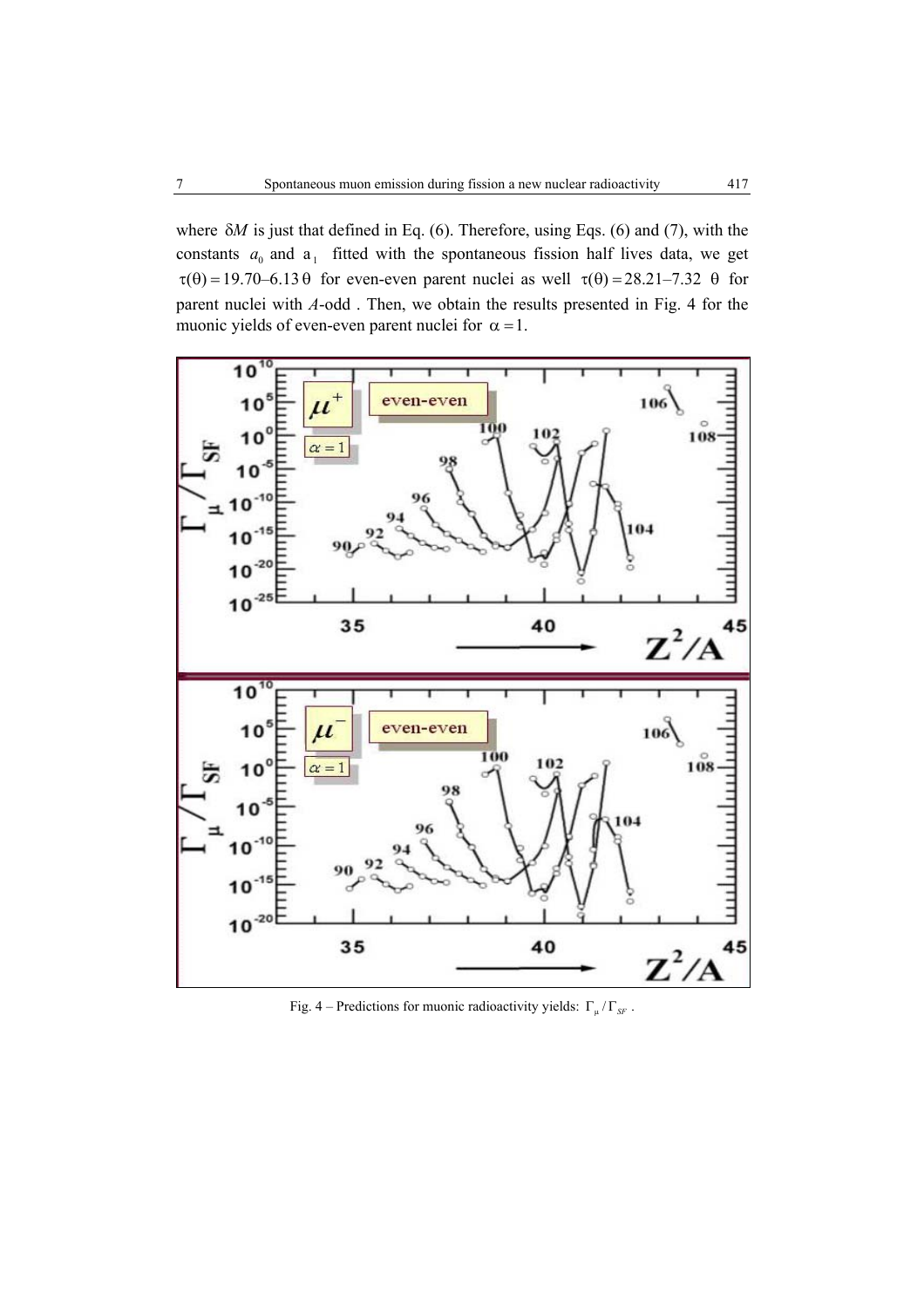### **3. EXPERIMENTAL INVESTIGATIONS OF THE SPONTANEOUS MUON EMISSION DURING FISSION**

#### 3.1. RESULTS FROM LCP-IDENTIFICATION EMISSION SPECTRUM [9-10]

The spontaneous muon emission as well as spontaneous pion emission during fission are processes which likened to the light charged particle emission (LCP) accompanying fission. Therefore, in order to obtain some useful informations on the existence of these new type of radioactivities we have reanalysed the available experimental results on the LCP emission from the spontaneous fission of <sup>252</sup> Cf and <sup>259</sup> Md and also on thermal neutron induced fission of <sup>235</sup>U (see our papers [9-10]). Here, in Fig. 5, we give only the results presented in Figs. 2-3 of our paper [10]. Other results can be found in [10] (in Figs. 4-5).



Fig. 5a – LCP-identification spectrum characteristics of light charged particles emissions during spontaneous fission Cf-252. The experimental data are taken from S.L. Whetstone *et al.*, Phys. Rev. 154, 1174 (1967).

Fig. 5b – The particle identification spectrum light charged particles emissions during spontaneous fission Cf-252 calculated using the data Fig. 5a by summing all the events with the same particle identifiery output.

Moreover, the unusual background, observed by J. F. Wild *et al.*, Phys. Rev. **C32,** 488 (1985) in (∆*E–E*)-energy region below that characteristic for long range alpha emission from  $257$ Fm was interpreted by Ion, Bucurescu and Ion-Mihai [14] as being produced by negative pions emitted spontaneously by  $257$ Fm. Then, they inferred value of the pionic plus muonic yield is:  $\Gamma_{\pi+\mu}/\Gamma_{SF} \leq (1.2 \pm 0.2).10^{-3}$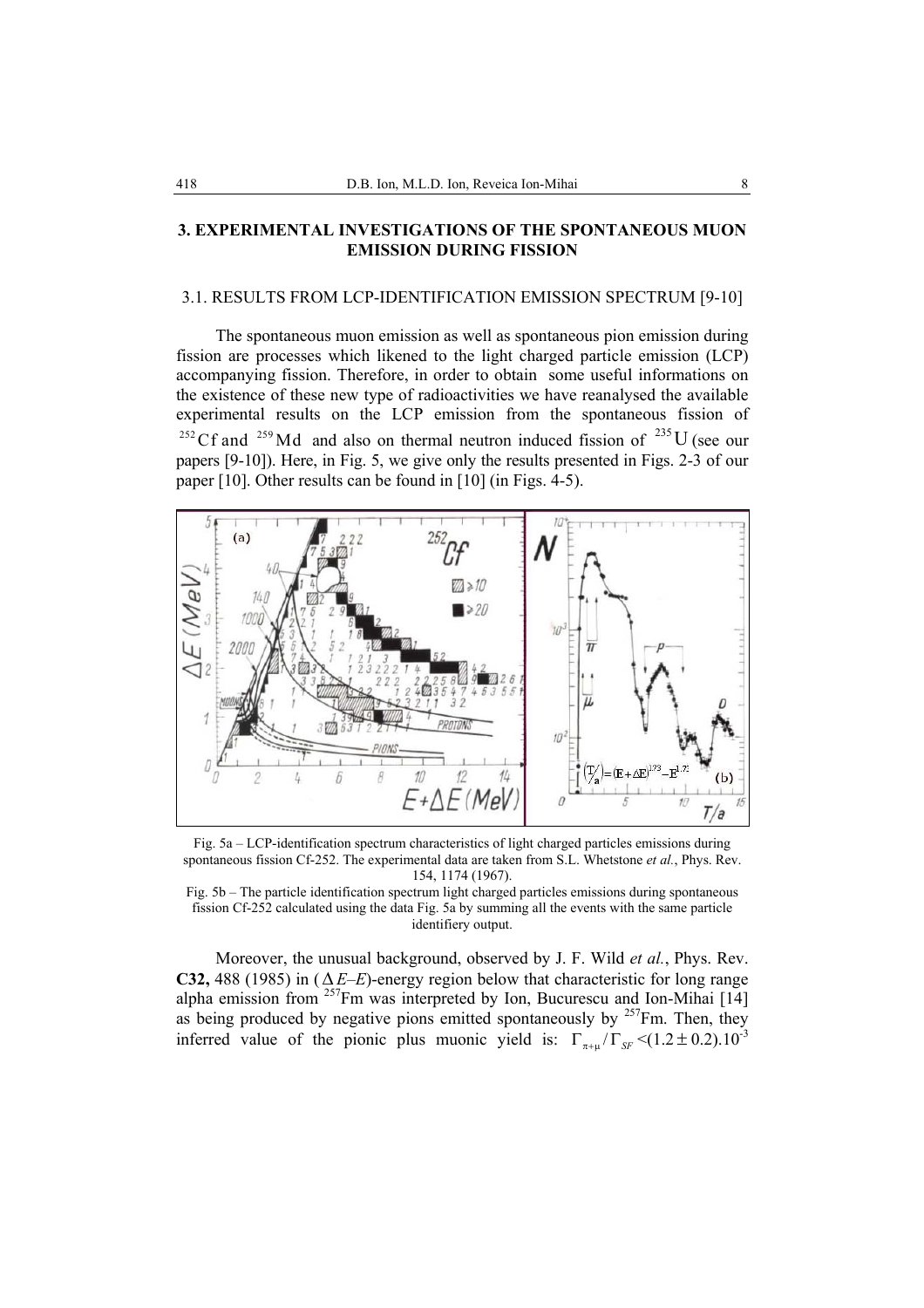$(\pi^{-} + \mu^{-})$ /fission. In a similar way, Janko and Povinec [16], obtained the yield:  $\Gamma_{\pi+\mu}/\Gamma_{SF}$  <(7±6) $\cdot 10^{-5}$  ( $\pi^+ + \mu^+$ )/fission.

# 3.2. RESULTS USING NEW SPECTROMETER FOR INVESTIGATION OF TERNARY NUCLEAR FISSION [18]

Recently Khryachkov *et al.* [18] presented a new spectrometer for investigation of ternary nuclear fission. The measured characteristics of this spectrometer allow for its successful use in studies of ternary fission with the emission of  $\alpha$ -particles, tritons, and protons as well as in the search for exotic nuclear fission accompanied by the emission of charged mesons  $(\pi^{\pm}, \mu^{\pm})$ . This new spectrometer was tested with a reaction of spontaneous <sup>252</sup>Cf ternary fission. This choice was determined by the fact that this reaction is well studied and the available data can be employed for the performance check of this facility. So, a  $252$ Cf layer 5mm in diameter with an activity of 15 fissions/s was placed inside the spectrometer. The measurements were carried out continuously 1.5 months. A 2D spectrum of the scintilator signals obtained in coincidence with fragments is shown here in Fig. 6 (see Fig. 9 in Ref. [18]).



Fig. 6 – Experimental events (see above Fig. 9) which are estimated to be indication for charged meson (pions and muons) emissions during spontaneous fission.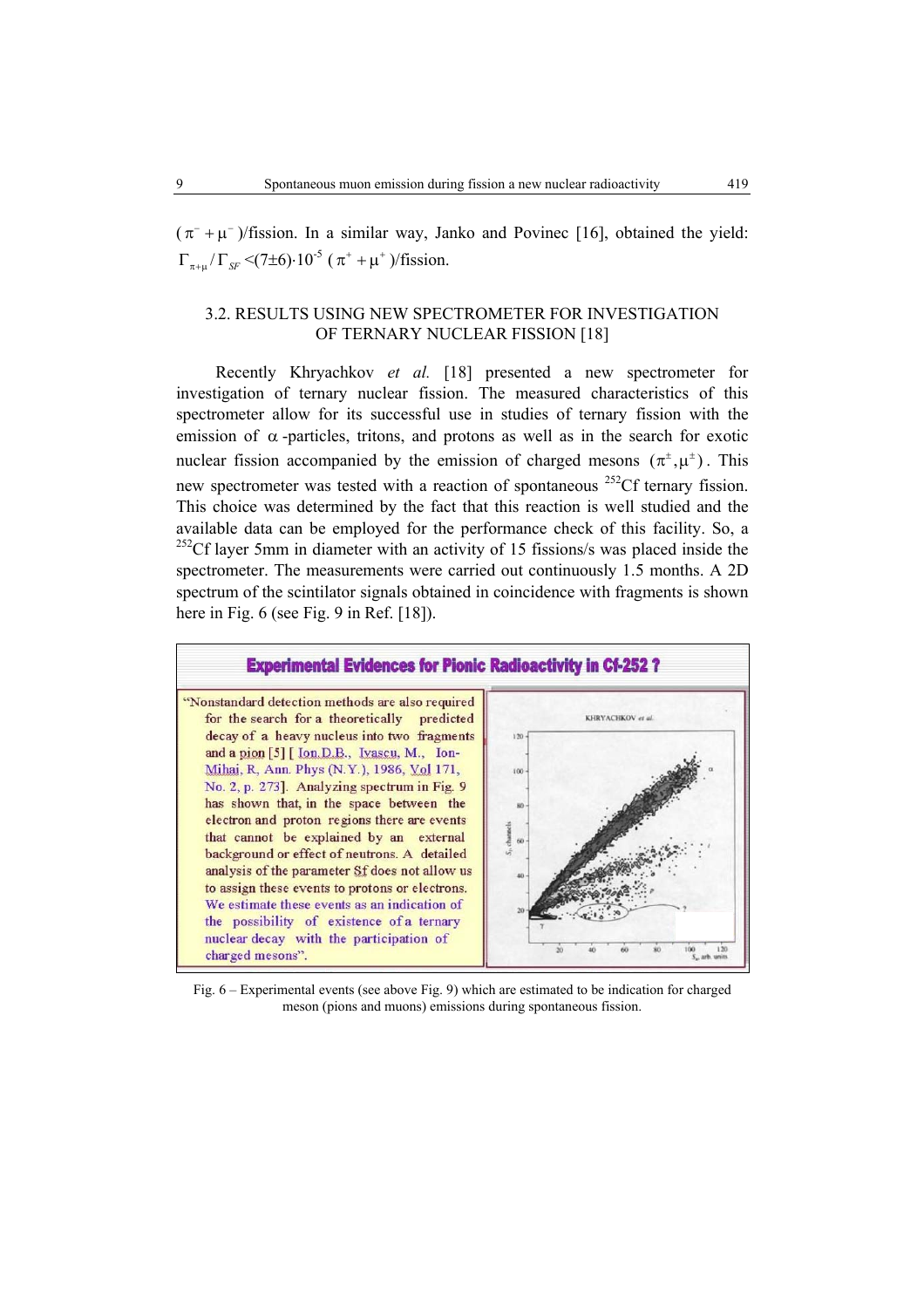

Fig. 7 – A photomosaic of one supergiant halos F-12 discovered by Grady and Walker [21].

# 3.3. SUPERGIANT RADIOACTIVE HALOS AS INTEGRAL RECORD OF MUONIC AND PIONIC RADIOACTIVITIES [19]

Pionic radiohalos (PIRH), as an integral record in time of the pionic nuclear radioactivity of the heavy nuclides with  $Z > 80$  from the inclusions from ancient minerals, are introduced by us in Ref. [19]. It is then shown that the essential characteristic features of the supergiant halos (SGH) discovered by Grady and Walker [21] and Laemmlein [22] are reproduced with a surprisingly high accuracy by those of the pionic radiohalos. Indeed, the origin of radioactive halos was a mystery until the discovery of radioactivity and its power of coloration. The radioactive halos are of great interest for the nuclear physics because they are an integral record of radioactive decay in minerals. This integral record is detailed enough to allow estimation of the energy involved in the decay process and to identify the decaying nuclides through genetic connections. This latter possibility is exciting because there exist certain classes of halos, such as the *dwarf halos* [20], the X-*halos* [20], the *giant halos* [20] and the *supergiant halos* [21, 22], which cannot be identified with the ring structure of the known alpha-emitters. Hence, barring the possibility of a non radioactive origin, these new variants of halos can be interpreted [20] as evidences for hitherto undiscovered alpha-radionuclide, as well as, signals for the existence of new types of radioactivities. In the spirit of these ideas, in our paper [19] we interpreted *supergiant radiohalos (SGH) as the*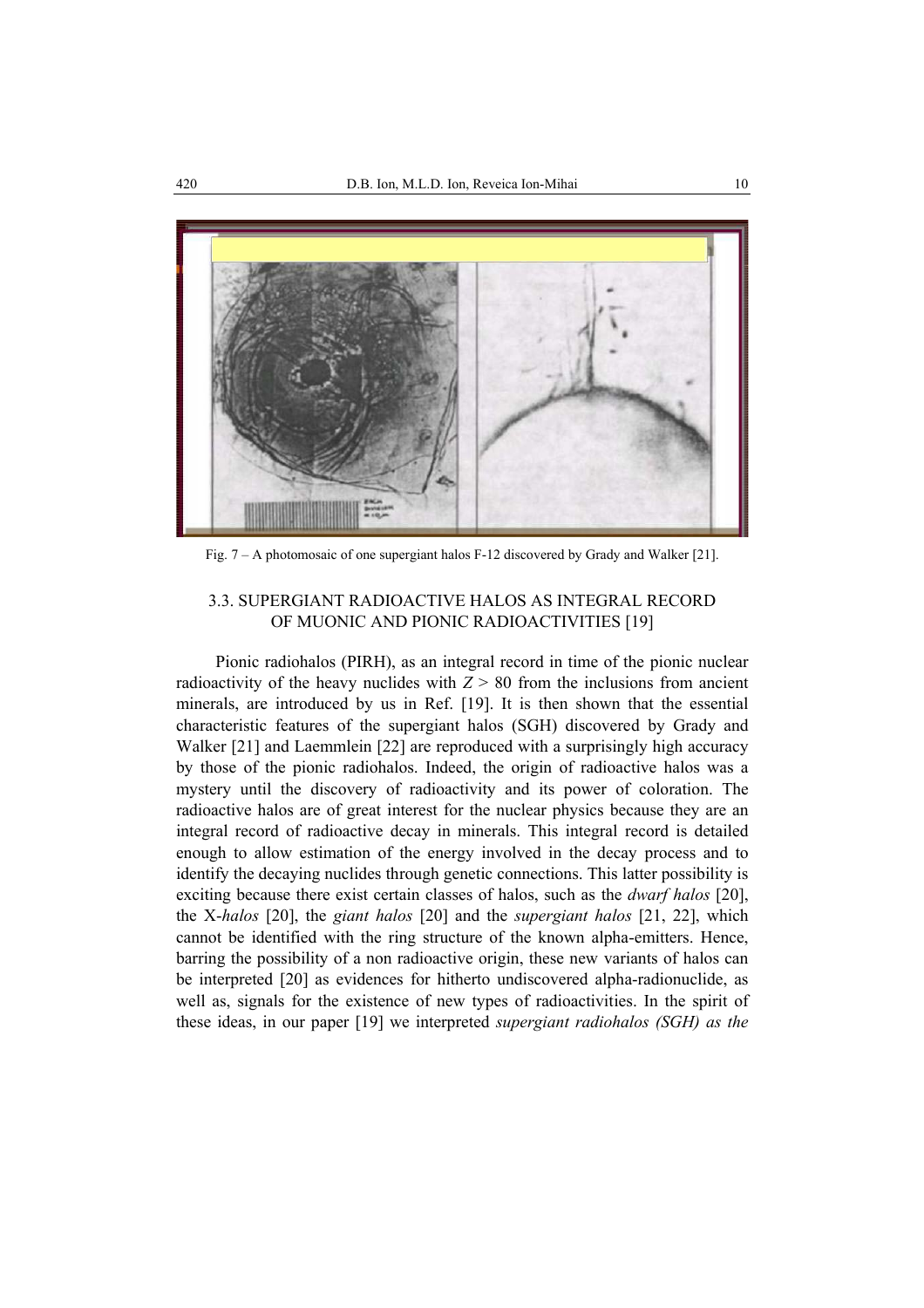*integral record in time of the*  $(\pi^{\pm}, \mu^{\pm})$  *-meson emission during fission of the heavy nuclides with Z>80 from the inclusions from ancient minerals* (see Ref. [19] for details).

# 3.4. THE OPERA EXPERIMENT FOR OBSERVATION OF SPONTANEOUS MUON EMISSION FROM LEAD [23-24]

Natural lead is mainly composed by three nuclides:  $^{206}$ Pb (24.1%), <sup>207</sup>Pb (22.1%) and <sup>208</sup>Pb (52.4%). They are stable nuclides, but the channels

(i)  $(A, Z) \to \mu^{\pm} + \overline{v_{\mu}}(v_{\mu}) + (A_1, Z_1) \dots (A_n, Z_n)$  (prompt muons),

(ii)  $(A,Z) \to \pi^{\pm}(\pi^0) + (A_1, Z_1) \dots + (A_n, Z_n)$  (delayed muons),

(i) and (ii) are energetically allowed (see Fig. 1). In the hypothesis of the decays (i) and (ii), the fission fragments would remain nearly at rest since the most of the available energy would be used to produce the  $\mu$  (or  $\pi$ ) and the kinetic energies of  $\mu$  and  $v_{\mu}$  (or π).

The spontaneous or neutron induced fission of Pb has never been observed. A search for a Pb muonic decay can be made as a byproduct of the OPERA experiment which aimed to confirm neutrino oscillations in the parameter region indicated by some atmospheric neutrino experiments. Therefore in ref. [23] it was proposed to perform an experimental search for muonic radioactivity from lead nuclei in the low background conditions offered by the Gran Sasso underground Laboratory (LNGS). The low cosmic muon flux and the low natural radioactivity of the rock in the experimental halls of the LNGS provide unique conditions, allowing a potential discovery, or, at least, to establish a good upper limit for this exotic decay process. A detailed description of the different background sources is given in ref. [23]. A test search for spontaneous emission of muons from Pb nuclei, using some OPERA lead/emulsion bricks, was described in [24]. They are in the process of making a complete simulation of the detector including its response and the track reconstruction efficiencies. They have shown that stringent limits for spontaneous muon radioactivity may be reached:  $t_{1/2} = 7 \cdot 10^{23}$  years.

### **4. SUMMARY AND CONCLUSIONS**

The experimental and theoretical results obtained on the muonic radioactivity in more than 25 years can be summarized as follows:

(i) We predicted that natural muonic radioactivities are energetically possible as follows (see Fig. 1):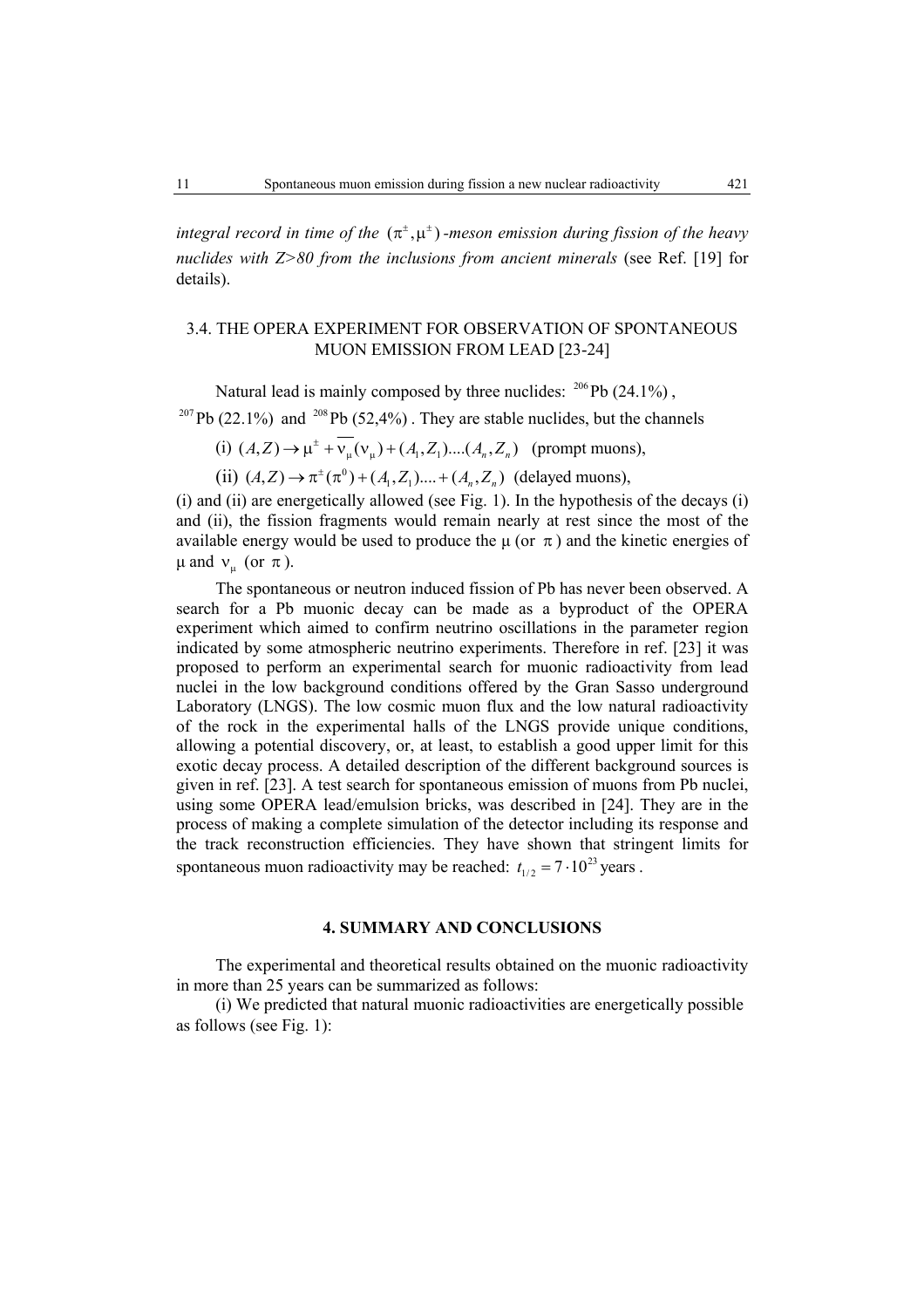$\mu^{\pm}$  – natural radioactivities (promt muons) for parent nuclei with Z > 72

 $\pi^{\pm}$  – natural radioactivities (delayed muons) for parent nuclei with Z > 76

 $2\mu^{\pm}$  – natural radioactivities (promt muons) for parent nuclei with  $Z > 91$ 

 $2\pi^{\pm}$  – natural radioactivities (delayed muons) for parent nuclei with Z > 100.

(ii) A fission-like model for the muonic radioactivity was regarded as a first stage in the development of an approximate theory of this new phenomenon that takes into account the essential degree of freedom of the system:  $\mu$  – *fissility*, µ − *fission barrier height*, *nuclear configuration at* µ*F* − *sadle point,* etc. Detailed predictions for the (*A*, *Z*)-regions where parent nuclei are able to emit spontaneously prompt muons accompanied by two-body spontaneous are presented in Fig. 2.

(iii) The definitions of the  $\mu$  – *fission* barrier height as well as their estimations *via* a liquid-drop model for some muonic-parent nuclei are displayed in Fig. 3.

(iv) Numerical estimations on the  $\Gamma_{\text{u}}/\Gamma_{\text{SF}}$  for the natural muonic radioactivities of the transuranium elements are presented in Fig. 4. only for eveneven parent nuclei.

(v) Experimental results from LCP-identification emission spectrum (see refs. [9-10]) are presented in Fig. 5. The unusual background, observed by Wild *et al.* in (∆ *E*-*E*)-energy region below that characteristic for long range alpha emission from  $^{257}$ Fm was interpreted by us [14] as being produced by negative pions and negative muons emitted spontaneously in the spontaneous fission of  $257$  Fm. Also, the results of Khryachkov *et al.* [18], using new spectrometer for investigation of ternary nuclear fission, are included in Fig. 6. They confirmed with accuracy our results presented in Fig. 5.

(vi) The pionic  $\pi^{\pm}$  – supergiant radiohalos introduced by us in the papers [19], can in fact, be considered as being produced by contribution of both kind of mesons (muons and pions). Then, the supergiant radiohalos (SGH), discovered by Grady and Walker [21] and Laemmlein [22] can be interpreted as being the  $\pi^{-} + \mu^{-}$  − *radiohalos* and  $\pi^{+} + \mu^{+}$  − *radiohalos*, respectively. Hence, these supergiant radiohalos (see Fig.7) can be considered as experimental evidences of the integral record in time of the natural  $(\pi^{\pm} + \mu^{\pm})$  of the parent nuclei from radioactive inclusions present in ancient minerals.

Finally, we note that dedicated experiments, using parent nuclei with theoretically predicted high muonic and pionic yields  $(e.g.$  <sup>258</sup>Fm, <sup>259</sup>Fm, <sup>258</sup>No,  $^{260}$ No,  $^{254}$ Rf, and  $^{264}$ Hs), are desired since the discovery of the nuclear muonic radioactivity is not only of fundamental importance in nuclear science but also for the clarification of high instability of SHE- nuclei.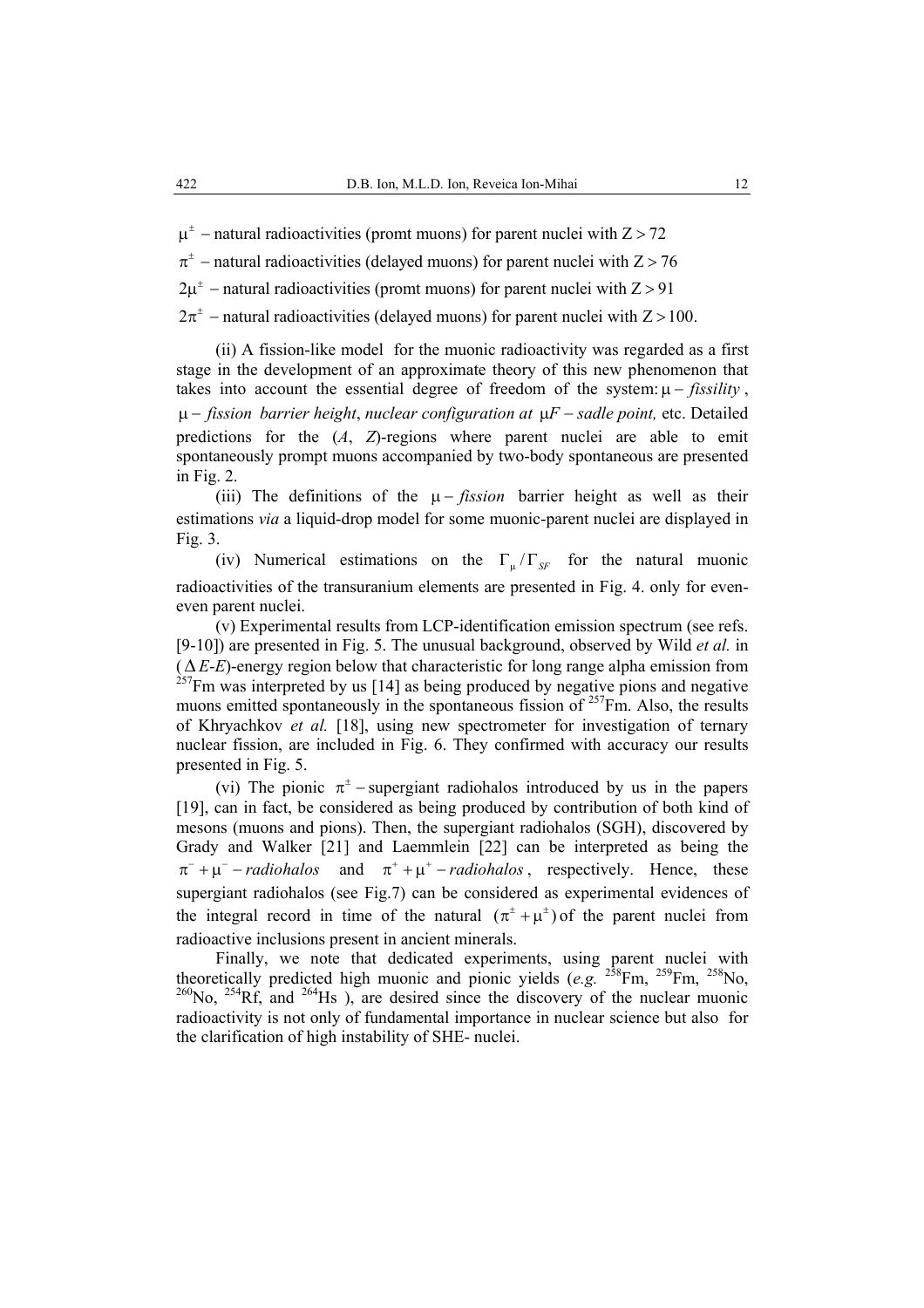*Acknowledgements*. This research was supported by CNCSIS under contract ID-52-283/2007 and also by CNMP under contract OCEMA 71-131/2007.

#### REFERENCES

- 1. D.B.Ion, M. Ivascu, R. Ion-Mihai*, Spontaneous pion emission as new natural radioactivity,* Ann. Phys. (N.Y.), **171,** 237 (1986).
- 2. D. B. Ion, M. L. D. Ion , Reveica Ion-Mihai, *Pionic radioactivity as new mode of nuclear fission,*  Romanian Reports in Physics, **63**, *1* (2011).
- 3. D. B. Ion, R. Ion-Mihai, M. Ivascu, *Spontaneous muon emission as new natural radioactivity*, Rev. Rom. Phys., **31,** 209 (1986).
- 4. D. B. Ion, R. Ion-Mihai and M. Ivascu, *Spontaneous Lambda emission as a new natural radioactivity*, Rev. Roum. Phys. **33**,109 (1988).
- 5. D. B. Ion, R. Ion-Mihai, M. Ivascu, *Hyperfission as a new mode of fission*, Rev. Roum. Phys., **34,** 461 (1989).
- 6. D. B. Ion, A. C. D. Ion, R. Ion-Mihai, *Deltonic fission as a new mode of fission*, Roum. J. Phys. **38**, 31 (1993).
- 7. W.J. Swiatecki, Phys. Rev., **100**, 937 (1955).
- 8. A.E.S. Green, Phys. Rev., **95**, 1006, (1954).
- 9. D. B. Ion R. Ion-Mihai, M. Ivascu, *Experimental evidence for spontaneous pion emission from the ground state of transuranium nuclides*, Rev. Roum. Phys**.**, **31**, 551(1986).
- 10. D. B. Ion, R. Ion-Mihai, M. Ivascu, *Experimental evidences for spontaneous pion emission from the ground states of 252-Cf*, Rev. Roum. Phys., **32**, 299 (1987).
- 11. D. Bucurescu, M. Brehui, M. Haiduc, D. B. Ion, R. Ion-Mihai, C. Petrascu, M. Petrascu, K. Tolstov, V. Topor, *Search for spontaneous pion emission in Cf-252,* Rev. Roum. Phys., **32**, 849 (1987);
	- M. Ivascu, D. B. Ion, D. Bucurescu, D. Cutoiu, D. Galeriu, R. Ion-Mihai, N. Zamfir, *Search for spontaneous emission of mesons in Cf-252*, Rev. Roum. Phys., **32**, 937 (1987).
- 12. M. Ivascu, M. Brehui, M. Haiduc, D.B. Ion, R. Ion-Mihai, C. Petrascu, M. Petrascu, K. Tolstov, V. Topor, *Search for pion emission in thermal induced fission of U-235*, Rev.Roum. Phys., **33**, 105 (1988).
- D. B. Ion, M. Haiduc, R. Ion-Mihai, M.Ivascu, M.Petrascu, K. Tolstov, V. Topor, *The net pionic background near VVRS reactor*, Rev. Roum. Phys., **36**, 373 (1991).
- 13. V. Topor-Pop, D. B. Ion, M. Ivascu, R. Ion-Mihai, M. Petrascu, M. Haiduc, K. Tolstov, *Search for spontaneous emission of pions*, Rev. Roum. Phys., **37**, 211(1992).
- 14. D. B. Ion, R. Ion-Mihai, D. Bucurescu, *Possibility of pions emitted in spontaneous fission of Fermium 257*, Rev. Roum. Phys., **34**, 261 (1989).
- 15. Yu. Adamchuk et al*., Search for spontaneous emission of muons and/or charged pions*, Yad. Fiz., **49**, 932 (1989);
	- H. Otsu et al., *Search for ontaneous*  $\pi^-$  *emission from a* <sup>252</sup>*Cf source*, Z. Phys. A 342 483  $(1992)$
- 16. K. Janko and P. Povinec, Conf., *Rare Nuclear Processes*, Proceedings 14-th Europhys, Bratislava, 22–26 October 1990, Edit. Povinec, p. 121.
- 17. J. F.Wild et al., Phys. Rev., **C32**, 488 (1985).
- 18. Khryachkov et al., *A spectrometer for investigation of ternary nuclear fission*, Instr. Exp. Tech., **45**, 615 (2002).
- 19. D.B. Ion, R. Ion-Mihai, *Are supergiant halos experimental evidence for the pionic radioactivity?,*  Phys. Lett., **B 338,** 7 (1994); *Supergiant halos as experimental evidence for the pionic radioactivity*, Rom. J. Phys., **44,** 703 (1999).